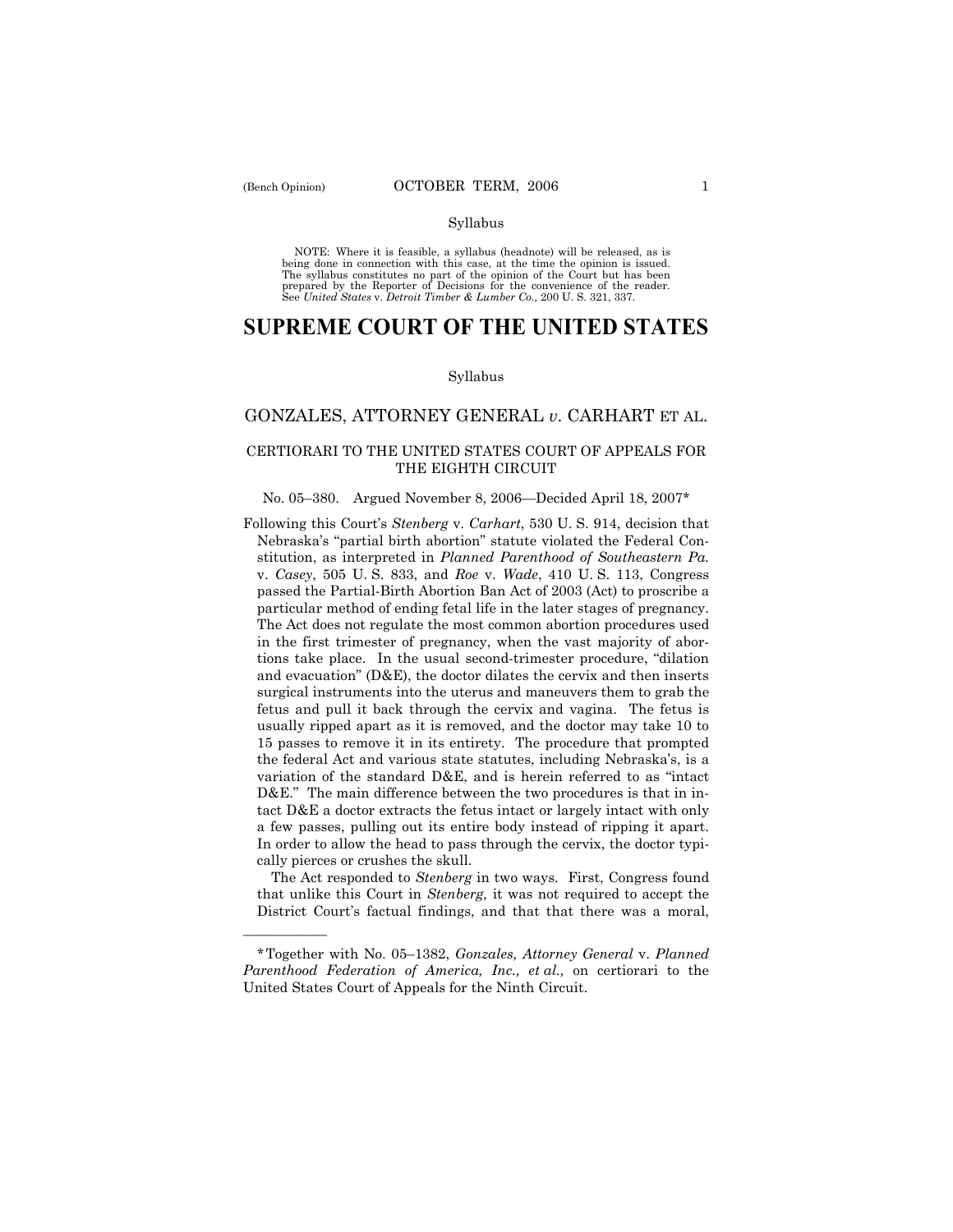medical, and ethical consensus that partial-birth abortion is a gruesome and inhumane procedure that is never medically necessary and should be prohibited. Second, the Act's language differs from that of the Nebraska statute struck down in *Stenberg*. Among other things, the Act prohibits "knowingly perform [ing] a partial-birth abortion  $\dots$ that is  $[not]$  necessary to save the life of a mother," 18 U.S.C.  $§1531(a)$ . It defines "partial-birth abortion,"  $§1531(b)(1)$ , as a procedure in which the doctor: "(A) deliberately and intentionally vaginally delivers a living fetus until, in the case of a head-first presentation, the entire fetal head is outside the [mother's] body  $\dots$ , or, in the case of breech presentation, any part of the fetal trunk past the navel is outside the [mother's] body ..., for the purpose of performing an overt act that the person knows will kill the partially delivered living fetus"; and " $(B)$  performs the overt act, other than completion of delivery, that kills the fetus."

In No. 05–380, respondent abortion doctors challenged the Act's constitutionality on its face, and the Federal District Court granted a permanent injunction prohibiting petitioner Attorney General from enforcing the Act in all cases but those in which there was no dispute the fetus was viable. The court found the Act unconstitutional because it (1) lacked an exception allowing the prohibited procedure where necessary for the mother's health and (2) covered not merely intact D&E but also other D&Es. Affirming, the Eighth Circuit found that a lack of consensus existed in the medical community as to the banned procedureís necessity, and thus *Stenberg* required legislatures to err on the side of protecting women's health by including a health exception. In No.  $05-1382$ , respondent abortion advocacy groups brought suit challenging the Act. The District Court enjoined the Attorney General from enforcing the Act, concluding it was unconstitutional on its face because it (1) unduly burdened a woman's ability to choose a second-trimester abortion, (2) was too vague, and (3) lacked a health exception as required by *Stenberg*. The Ninth Circuit agreed and affirmed.

*Held:* Respondents have not demonstrated that the Act, as a facial matter, is void for vagueness, or that it imposes an undue burden on a womanís right to abortion based on its overbreadth or lack of a health exception. Pp.  $14-39$ .

1. The *Casey* Court reaffirmed what it termed *Roe's* three-part "essential holdingî: First, a woman has the right to choose to have an abortion before fetal viability and to obtain it without undue interference from the State. Second, the State has the power to restrict abortions after viability, if the law contains exceptions for pregnancies endangering the woman's life or health. And third, the State has legitimate interests from the pregnancyís outset in protecting the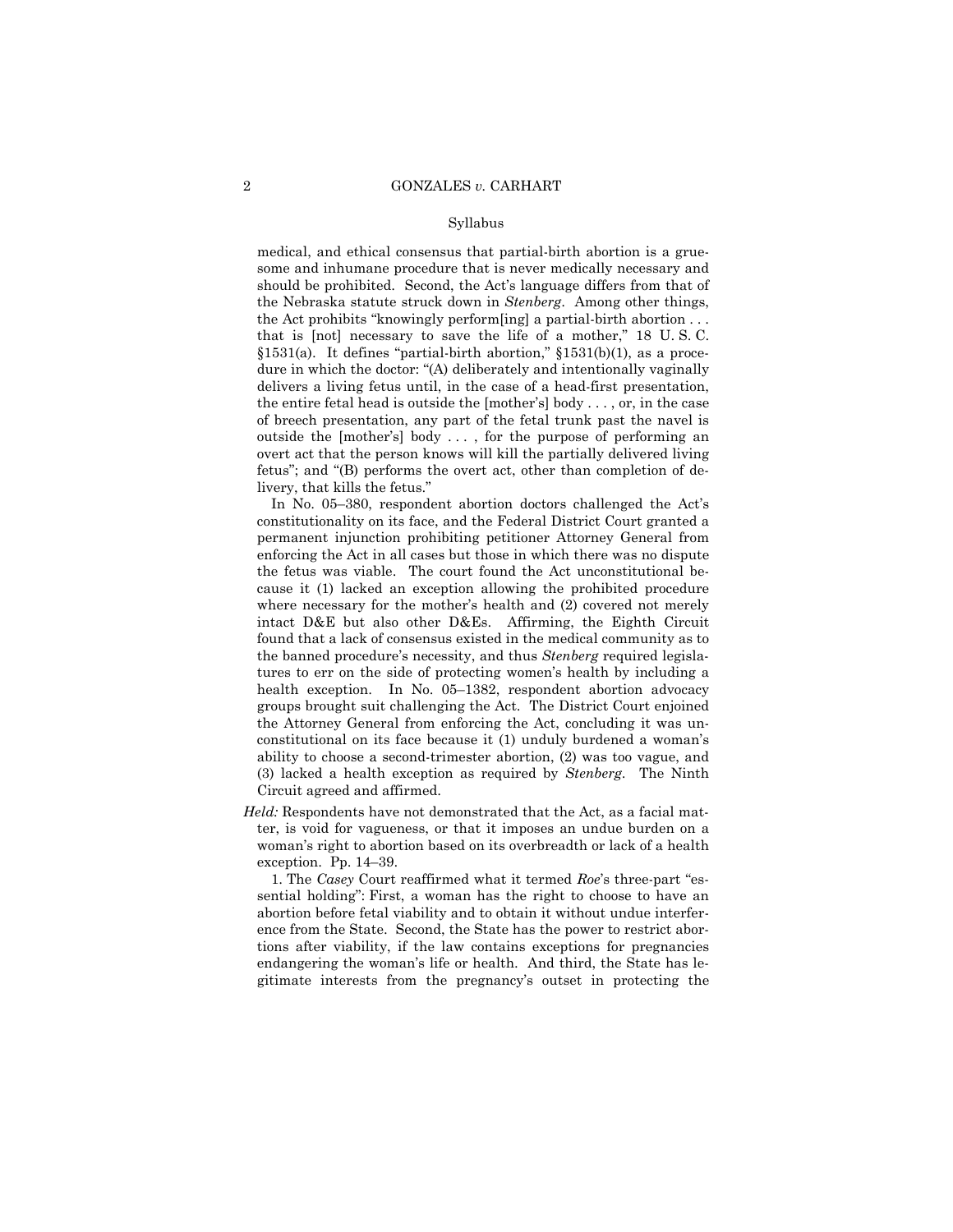health of the woman and the life of the fetus that may become a child. 505 U. S., at 846. Though all three are implicated here, it is the third that requires the most extended discussion. In deciding whether the Act furthers the Government's legitimate interest in protecting fetal life, the Court assumes, *inter alia,* that an undue burden on the previability abortion right exists if a regulation's "purpose or effect is to place a substantial obstacle in the [woman's] path," *id.*, at 878, but that "[r]egulations which do no more than create a structural mechanism by which the State . . . may express profound respect for the life of the unborn are permitted, if they are not a substantial obstacle to the woman's exercise of the right to choose," id., at 877. *Casey* struck a balance that was central to its holding, and the Court applies *Casey*ís standard here. A central premise of *Casey*ís joint opinion—that the government has a legitimate, substantial interest in preserving and promoting fetal life—would be repudiated were the Court now to affirm the judgments below. Pp.  $14-16$ .

 2. The Act, on its face, is not void for vagueness and does not impose an undue burden from any overbreadth. Pp. 16-26.

 (a) The Actís text demonstrates that it regulates and proscribes performing the intact D&E procedure. First, since the doctor must "vaginally delive<sup>[r]</sup> a living fetus,"  $$1531(b)(1)(A)$ , the Act does not restrict abortions involving delivery of an expired fetus or those not involving vaginal delivery, *e.g.,* hysterotomy or hysterectomy. And it applies both previability and postviability because, by common understanding and scientific terminology, a fetus is a living organism within the womb, whether or not it is viable outside the womb. Second, because the Act requires the living fetus to be delivered to a specific anatomical landmark depending on the fetusí presentation, *ibid.,* an abortion not involving such partial delivery is permitted. Third, because the doctor must perform an "overt act, other than completion of delivery, that kills the partially delivered fetus,"  $$1531(b)(1)(B)$ , the "overt act" must be separate from delivery. It must also occur after delivery to an anatomical landmark, since killing "the partially deliveredî fetus, when read in context, refers to a fetus that has been so delivered, *ibid.* Fourth, given the Act's scienter requirements, delivery of a living fetus past an anatomical landmark by accident or inadvertence is not a crime because it is not "deliberat[e] and intentiona[l],  $$1531(b)(1)(A)$ . Nor is such a delivery prohibited if the fetus [has not] been delivered "for the purpose of performing an overt act that the [doctor] knows will kill [it]." *Ibid.* Pp. 16–18.

 (b) The Act is not unconstitutionally vague on its face. It satisfies both requirements of the void-for-vagueness doctrine. First, it provides doctors "of ordinary intelligence a reasonable opportunity to know what is prohibited," *Grayned* v. *City of Rockford*, 408 U.S. 104,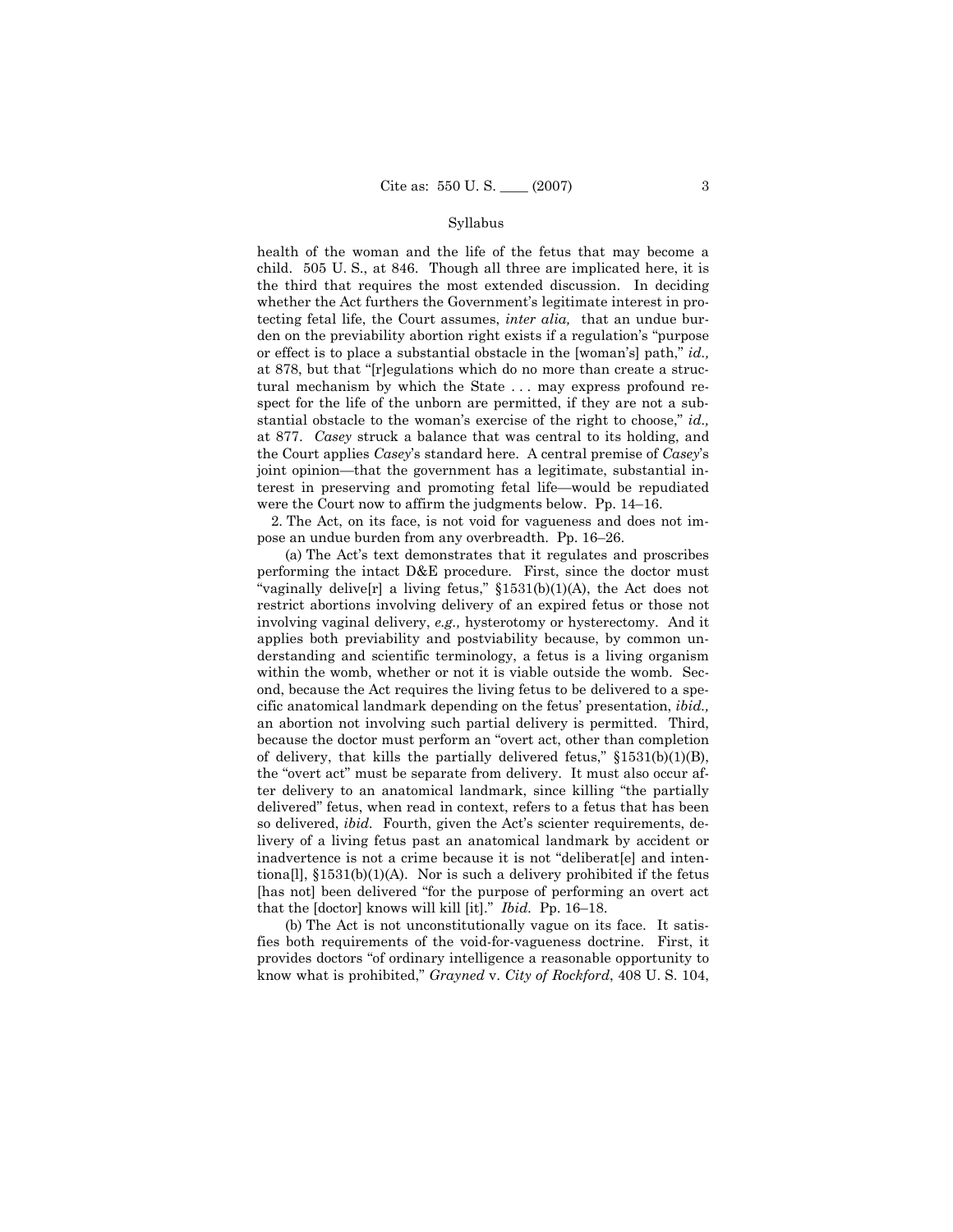108, setting forth "relatively clear guidelines as to prohibited conduct" and providing "objective criteria" to evaluate whether a doctor has performed a prohibited procedure, *Posters 'N' Things, Ltd.* v. *United States*, 511 U.S. 513, 525–526. Second, it does not encourage arbitrary or discriminatory enforcement. *Kolender* v. *Lawson*, 461 U. S. 352, 357. Its anatomical landmarks "establish minimal guidelines to govern law enforcement," *Smith* v. *Goguen*, 415 U.S. 566, 574, and its scienter requirements narrow the scope of its prohibition and limit prosecutorial discretion, see *Kolender, supra*, at 358. Respondentsí arbitrary enforcement arguments, furthermore, are somewhat speculative, since this is a preenforcement challenge. Pp. 18-20.

 (c) The Court rejects respondentsí argument that the Act imposes an undue burden, as a facial matter, because its restrictions on second-trimester abortions are too broad. Pp. 20–26.

 (i) The Actís text discloses that it prohibits a doctor from intentionally performing an intact D&E. Its dual prohibitions correspond with the steps generally undertaken in this procedure: The doctor (1) delivers the fetus until its head lodges in the cervix, usually past the anatomical landmark for a breech presentation, see  $$1531(b)(1)(A)$ , and (2) proceeds to the overt act of piercing or crushing the fetal skull after the partial delivery, see  $$1531(b)(1)(B)$ . The Act's scienter requirements limit its reach to those physicians who carry out the intact D&E, with the intent to undertake both steps at the outset. The Act excludes most D&Es in which the doctor intends to remove the fetus in pieces from the outset. This interpretation is confirmed by comparing the Act with the Nebraska statute in *Stenberg.* There, the Court concluded that the statute encompassed  $D&E$ , which "often involve<sup>[s]</sup> a physician pulling a 'substantial portion' of a still living fetus . . . , say, an arm or leg, into the vagina prior to the death of the fetus," 530 U.S., at 939, and rejected the Nebraska Attorney General's limiting interpretation that the statute's reference to a "procedure" that "kill[s] the unborn child" was to a distinct procedure, not to the abortion procedure as a whole, *id.,* at 943. It is apparent Congress responded to these concerns because the Act adopts the phrase "delivers a living fetus," 18 U. S. C.  $\S 1531(b)(1)(A)$ , instead of "'delivering  $\ldots$  a living unborn child, or a substantial portion thereof,  $\ddot{\hspace{0.5cm}}$  530 U. S., at 938, thereby targeting extraction of an entire fetus rather than removal of fetal pieces; identifies specific anatomical landmarks to which the fetus must be partially delivered,  $$1531(b)(1)(A)$ , thereby clarifying that the removal of a small portion of the fetus is not prohibited; requires the fetus to be delivered so that it is partially "outside the [mother's] body,"  $$1531(b)(1)(A)$ , thereby establishing that delivering a substantial portion of the fetus into the vagina would not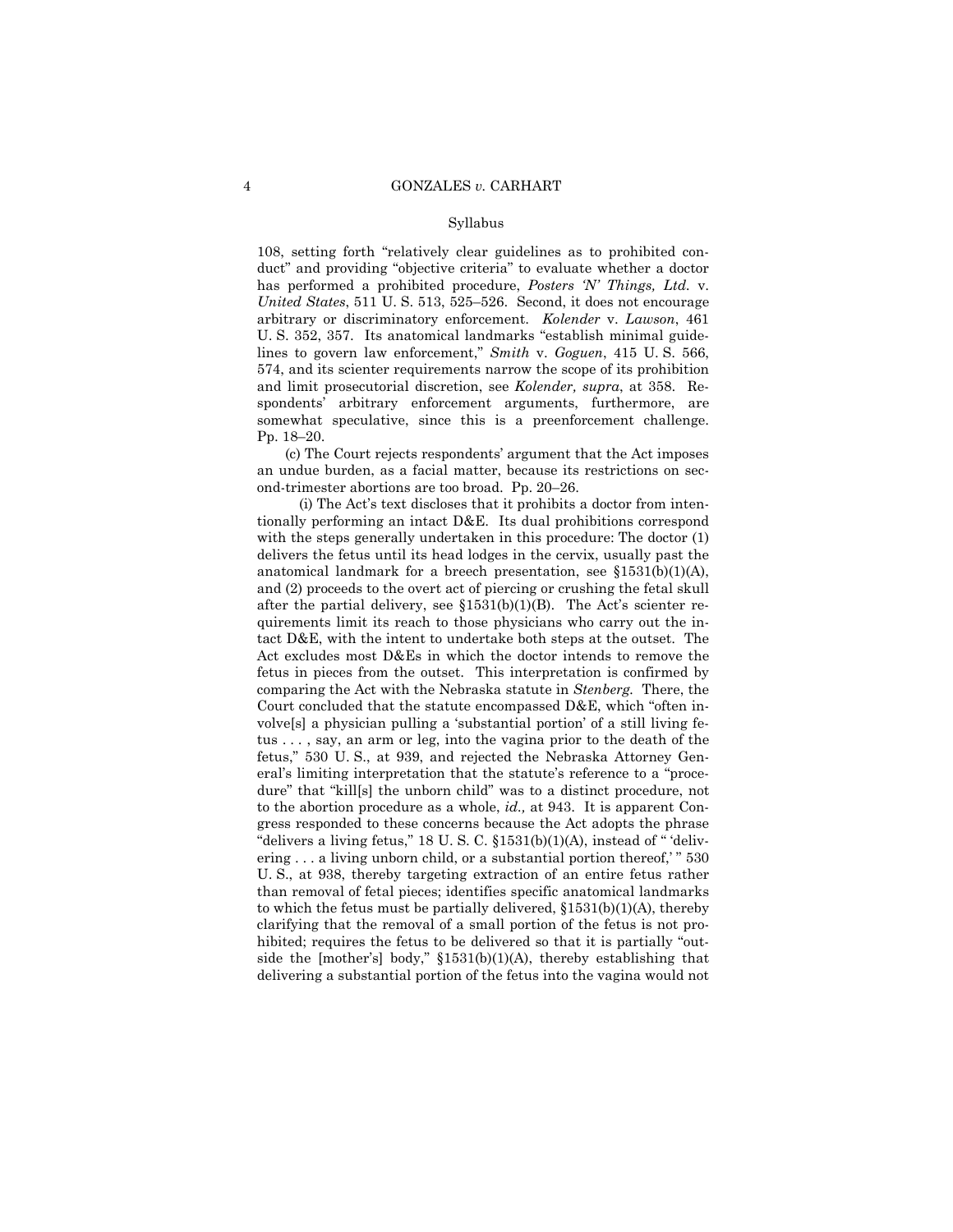subject a doctor to criminal sanctions; and adds the overt-act requirement,  $$1531(b)(1)$ , thereby making the distinction the Nebraska statute failed to draw (but the Nebraska Attorney General advanced). Finally, the canon of constitutional avoidance, see, *e.g., Edward J. DeBartolo Corp.* v. *Florida Gulf Coast Building & Constr. Trades Council*, 485 U. S. 568, 575, extinguishes any lingering doubt. Interpreting the Act not to prohibit standard D&E is the most reasonable reading and understanding of its terms. Pp.  $20-24$ .

(ii) Respondents' contrary arguments are unavailing. The contention that any D&E may result in the delivery of a living fetus beyond the Act's anatomical landmarks because doctors cannot predict the amount the cervix will dilate before the procedure does not take account of the Act's intent requirements, which preclude liability for an accidental intact D&E. The evidence supports the legislative determination that an intact delivery is almost always a conscious choice rather than a happenstance, belying any claim that a standard D&E cannot be performed without intending or foreseeing an intact D&E. That many doctors begin every D&E with the objective of removing the fetus as intact as possible based on their belief that this is safer does not prove, as respondents suggest, that every D&E might violate the Act, thereby imposing an undue burden. It demonstrates only that those doctors must adjust their conduct to the law by not attempting to deliver the fetus to an anatomical landmark. Respondents have not shown that requiring doctors to intend dismemberment before such a delivery will prohibit the vast majority of D&E abortions. Pp.  $24-26$ .

 3. The Act, measured by its text in this facial attack, does not impose a "substantial obstacle" to late-term, but previability, abortions, as prohibited by the *Casey* plurality, 505 U.S., at 878. Pp. 26–37.

 (a) The contention that the Actís congressional purpose was to create such an obstacle is rejected. The Actís stated purposes are protecting innocent human life from a brutal and inhumane procedure and protecting the medical community's ethics and reputation. The government undoubtedly "has an interest in protecting the integrity and ethics of the medical profession.î *Washington* v. *Glucksberg*, 521 U. S. 702, 731. Moreover, *Casey* reaffirmed that the government may use its voice and its regulatory authority to show its profound respect for the life within the woman. See, *e.g.,* 505 U. S., at 873. The Actís ban on abortions involving partial delivery of a living fetus furthers the Government's objectives. Congress determined that such abortions are similar to the killing of a newborn infant. This Court has confirmed the validity of drawing boundaries to prevent practices that extinguish life and are close to actions that are condemned. *Glucksberg, supra,* at 732-735, and n. 23. The Act also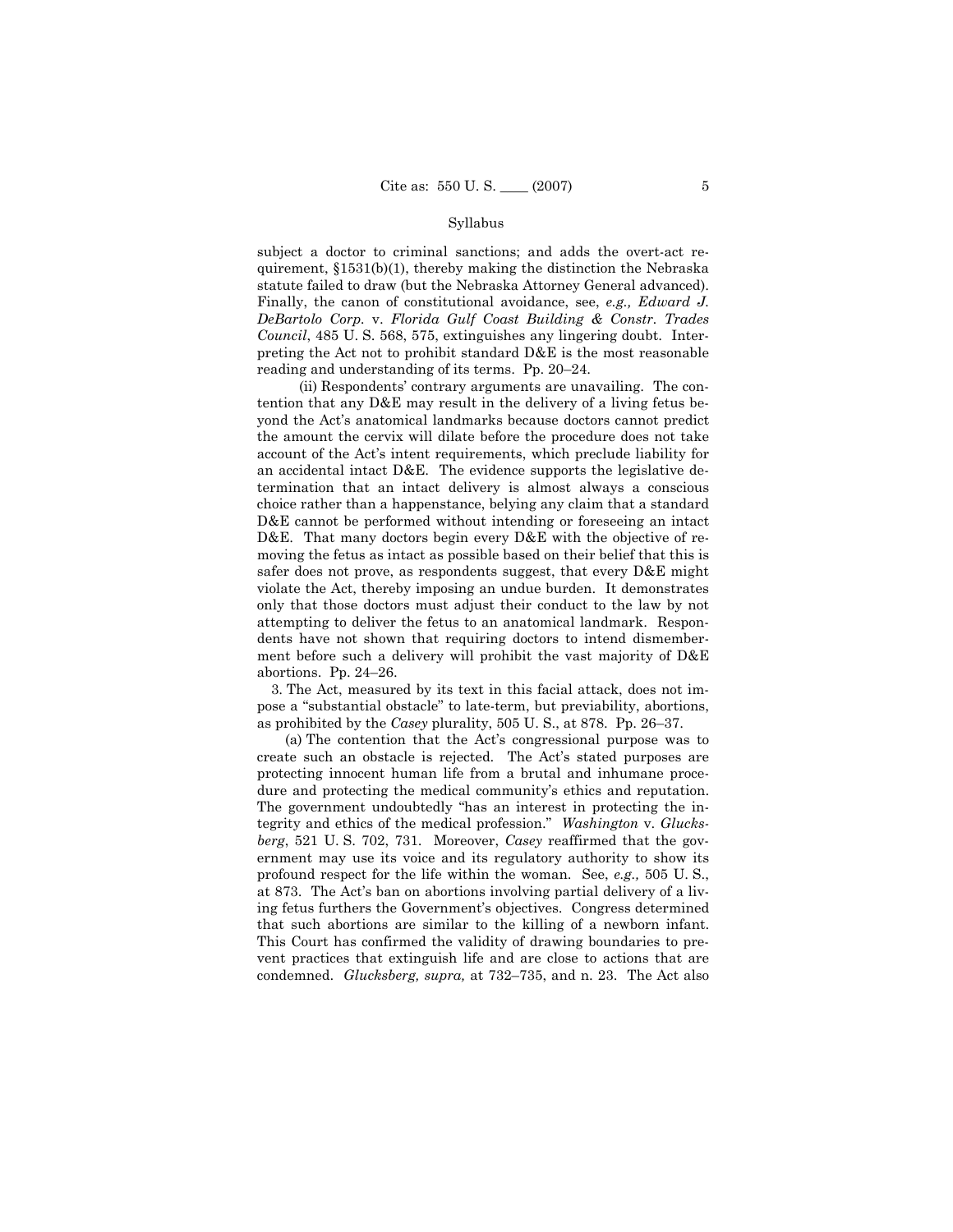recognizes that respect for human life finds an ultimate expression in a motherís love for her child. Whether to have an abortion requires a difficult and painful moral decision, *Casey*, 505 U.S., at 852–853, which some women come to regret. In a decision so fraught with emotional consequence, some doctors may prefer not to disclose precise details of the abortion procedure to be used. It is, however, precisely this lack of information that is of legitimate concern to the State. *Id.*, at 873. The State's interest in respect for life is advanced by the dialogue that better informs the political and legal systems, the medical profession, expectant mothers, and society as a whole of the consequences that follow from a decision to elect a late-term abortion. The objection that the Act accomplishes little because the standard D&E is in some respects as brutal, if not more, than intact D&E, is unpersuasive. It was reasonable for Congress to think that partial-birth abortion, more than standard D&E, undermines the public's perception of the doctor's appropriate role during delivery, and perverts the birth process. Pp.  $26-30$ .

(b) The Act's failure to allow the banned procedure's use where ì ënecessary, in appropriate medical judgment, for preservation of the [mother's] health,<sup>"</sup> *Ayotte* v. *Planned Parenthood of Northern New*  $Eng., 546$  U. S.  $320, 327-328$ , does not have the effect of imposing an unconstitutional burden on the abortion right. The Court assumes the Actís prohibition would be unconstitutional, under controlling precedents, if it "subject[ed] [women] to significant health risks." *Id.*, at 328. Whether the Act creates such risks was, however, a contested factual question below: The evidence presented in the trial courts and before Congress demonstrates both sides have medical support for their positions. The Court's precedents instruct that the Act can survive facial attack when this medical uncertainty persists. See, *e.g., Kansas* v. *Hendricks*, 521 U. S. 346, 360, n. 3. This traditional rule is consistent with *Casey*, which confirms both that the State has an interest in promoting respect for human life at all stages in the pregnancy, and that abortion doctors should be treated the same as other doctors. Medical uncertainty does not foreclose the exercise of legislative power in the abortion context any more than it does in other contexts. Other considerations also support the Court's conclusion, including the fact that safe alternatives to the prohibited procedure, such as D&E, are available. In addition, if intact D&E is truly necessary in some circumstances, a prior injection to kill the fetus allows a doctor to perform the procedure, given that the Act's prohibition only applies to the delivery of "a living fetus,"  $18$  U. S. C.  $$1531(b)(1)(A)$ . *Planned Parenthood of Central Mo. v. Danforth, 428 U.S. 52, 77-79,* distinguished. The Court rejects certain of the parties' arguments. On the one hand, the Attorney Generalís contention that the Act